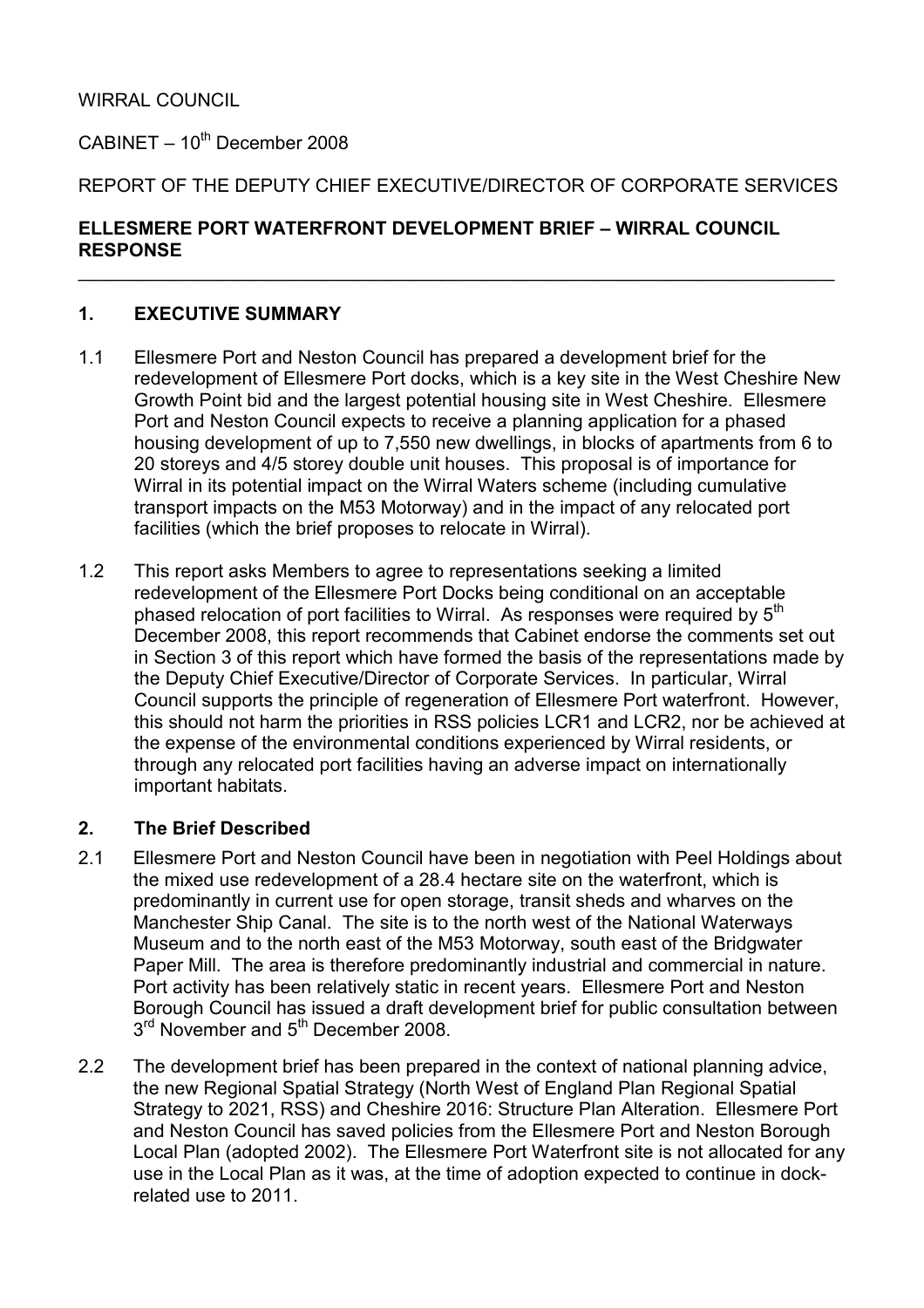- 2.3 The potential of the Ellesmere Port Waterfront site was recognised in the Ellesmere Port and Neston Borough Council Core Strategy Issues and Options 2008, which identified it as a Strategic Site. Wirral Council's Cabinet considered the Issues and Options report at its meeting on 16<sup>th</sup> April 2008 (Minute 610 refers) and raised serious concerns at the potential impact of the Ellesmere Port Waterfront on the delivery of Housing Market Renewal and Wirral Waters in Wirral. Wirral's Cabinet further sought that a full impact assessment of the scheme should be carried out, including an assessment of the acceptability of the location of the re-located port activity. Wirral Council supported the general spatial strategy of the Issues and Options report, which was to concentrate regeneration and development in Ellesmere Port.
- 2.4 Neither impact assessment has been carried out, although revised RSS, now includes a housing requirement for Ellesmere Port and Neston Borough of 400 net new dwellings pa (7,200 for the period 2003-2021), which could be increased to 500 net pa with the New Growth Point proposals. The increase to 400 pa from the Cheshire Structure Plan Alteration requirement of 220 net pa can be supported by sites put forward in Ellesmere Port and Neston Borough Council's Strategic Housing Land Availability Study (SHLAA), although 3,327 of the net 7,131 units identified in the SHLAA are from the Ellesmere Port Waterfront site.
- 2.5 The development brief shows how the development of the Waterfront could be phased, with Phase 1 at the southern end of the site, adjacent to an existing mixed use area at the northern boundary of the National Waterways Museum. Phase 4 would be at the northern end of the site, adjacent to the North Road Industrial Estate and Manisty Quay. Access to the development site can be achieved from Junction 8 and Junction 9 of the M53, although highway capacity is the subject of ongoing negotiation with the Highways Agency. The brief notes the potential to open an existing freight railway line for passenger use, or if retained in freight use, the need to screen the line from new housing.
- 2.6 The brief sets out a SWOT (Strengths, Weaknesses, Opportunities and Threats) for the development, comparing the opportunity for a major waterfront regeneration in Ellesmere Port with the constraints brought about by the separation from the town centre caused by the M53 Motorway, the continued operation of dock uses preventing commencement of Phase 1 and the risk of the Port Wirral proposals to move portrelated uses into Wirral not going ahead.

#### 3. Implications for Wirral

3.1 The brief recognises that housing development, in accordance with the brief requires the relocation of existing port uses from the Waterfront site further down the Manchester Ship Canal towards Eastham. This is a separate proposal by the Peel Group for a new Port Wirral. The brief states that:

'The frontage of the Manchester Ship Canal between Eastham and Manisty provides a substantial opportunity to meet the need for relocation and expansion of capacity and modernisation of the existing port operation facilities. The development concept at Eastham is of a linear port facility with a range of landside supporting developments situated between North Road, the Oil Terminal and the Ship Canal. Road access will be provided from North Road and rail access can be provided from the reconstructed freight line alignment. A possible new connection into the QEII Dock would improve manoeuvrability for vessels.'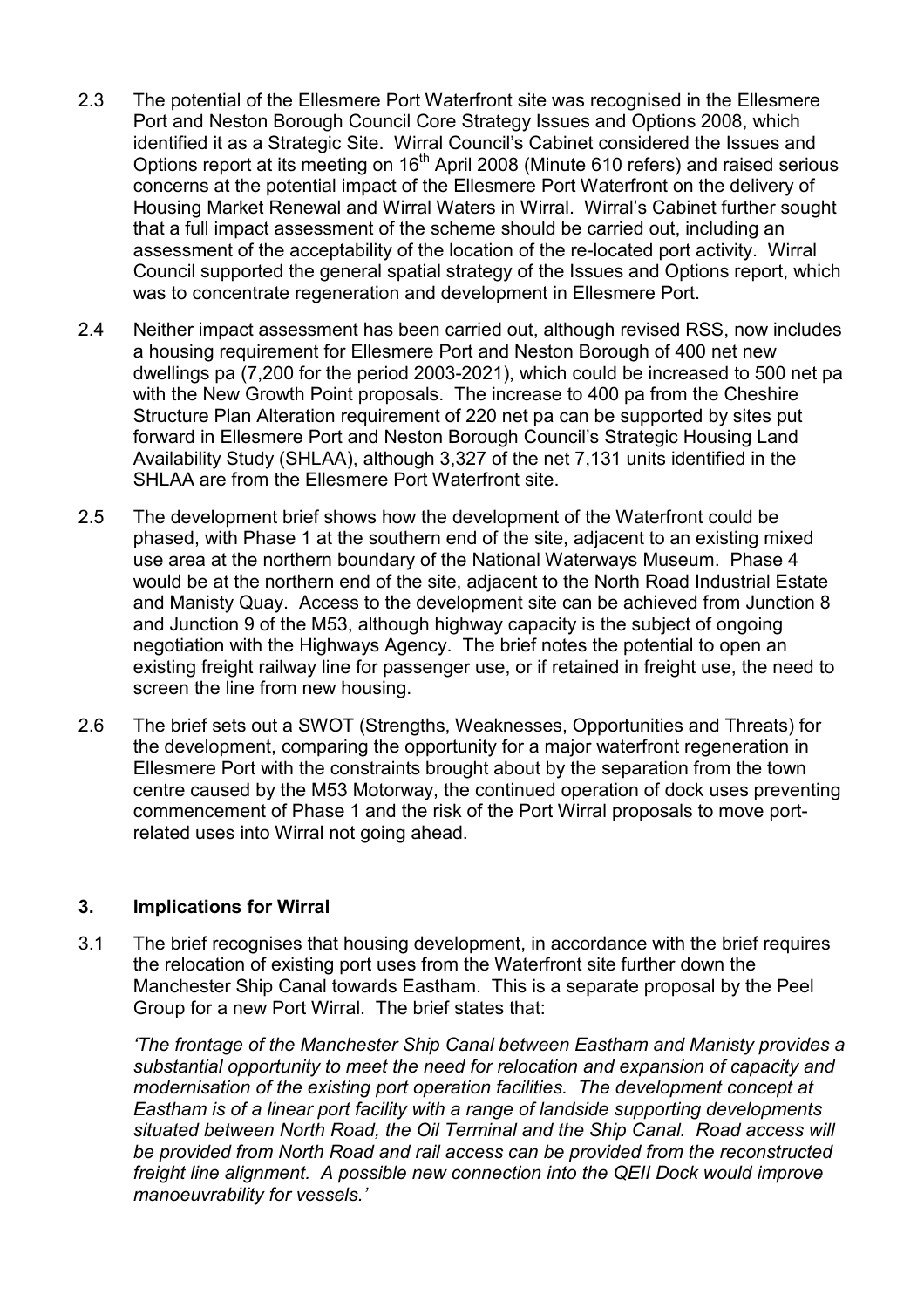- 3.2 Members will be concerned that the proposals for Port Wirral, whilst identified in outline by Peel Holdings, have not been considered by Wirral Members, yet are now being included in an Ellesmere Port and Neston Borough Council planning document, which will have weight in the determination of planning applications within Ellesmere Port and Neston. It is clear that the Ellesmere Port Waterfront proposals cannot be delivered without the relocation of port uses to the area described as Port Wirral, yet that area is entirely within Wirral. The area owned by Peel in Wirral at Eastham is either without notation (following the deletion of Policy EM10 in September 2007) or within employment allocations subject to Policy EM3 of the Wirral Unitary Development Plan.
- 3.3 Development at Port Wirral falling outside the scope of the permitted development rights of the port operator would require planning permission. Those elements within Wirral's boundary would have to be the subject of a separate planning application to Wirral Council. Irrespective of the permitted development rights of the port operator, if the development requires Environmental Impact Assessment or Habitats Regulations Assessment, proposals would need to be carefully assessed for their impacts on residents' amenity, natural ecology and the transport network. It is premature for an Ellesmere Port and Neston Borough Council document to state that road access will be provided from North Road (unless the intention is that all traffic from the Port Wirral proposal would be directed into Ellesmere Port).
- 3.4 The brief would have no legal status within Wirral without a separate Wirral Cabinet or Council resolution that those aspects with implications for land within Wirral were adopted for development control purposes, following a separate process of public consultation in Wirral. Although Peel first announced their intentions for development at Port Wirral early this year and in July 2008 were asked to present their proposals to local Members and residents in Eastham Ward, a limited presentation is only now proposed for 4th December 2008.
- 3.5 Development of the waterfront site, in accordance with the brief, would regenerate this area of Ellesmere Port. Wirral Council's Cabinet, in its response to the Ellesmere Port and Neston Core Strategy, has already supported regeneration of Ellesmere Port town in principle. Whilst there may be impacts upon traffic flows on the M53 Motorway, discussions are under way with the Highways Agency, in the context of the West Cheshire and Mersey Heartlands New Growth Point bids (Mersey Heartlands was considered by Cabinet at its meeting on 16<sup>th</sup> October 2008, Minute 234 refers).
- 3.6 Development of the Mersey Heartlands New Growth Point is sequentially preferable to sites in Ellesmere Port, in accordance with RSS Policy LCR2 and the priority given to HMRI set out in RSS Policy LCR1, which seeks to focus a sufficient proportion of new housing development and renewal within the inner areas. Development in the outer areas (RSS Policy LCR3) should be complementary to the programmes within the Liverpool Regional Centre and Inner Areas. The new RSS places a high priority on the support to be given to HMRI and Members may be concerned that development of this amount of housing in Ellesmere Port will undermine HMRI, particularly as it is understood that the Ellesmere Port Waterfront development will be brought forward at the same time as the Wirral Waters proposals. There should be a careful phased release of housing land to avoid harming the RSS spatial strategy. In the Council's response to the Ellesmere Port LDF Core Strategy Issues and Options report (Cabinet 16<sup>th</sup> April 2008 Minute 610 refers), it was similarly noted that housing development of the scale proposed on the Ellesmere Port Waterfront should not proceed until an assessment had been undertaken of the full impact of the scale of the housing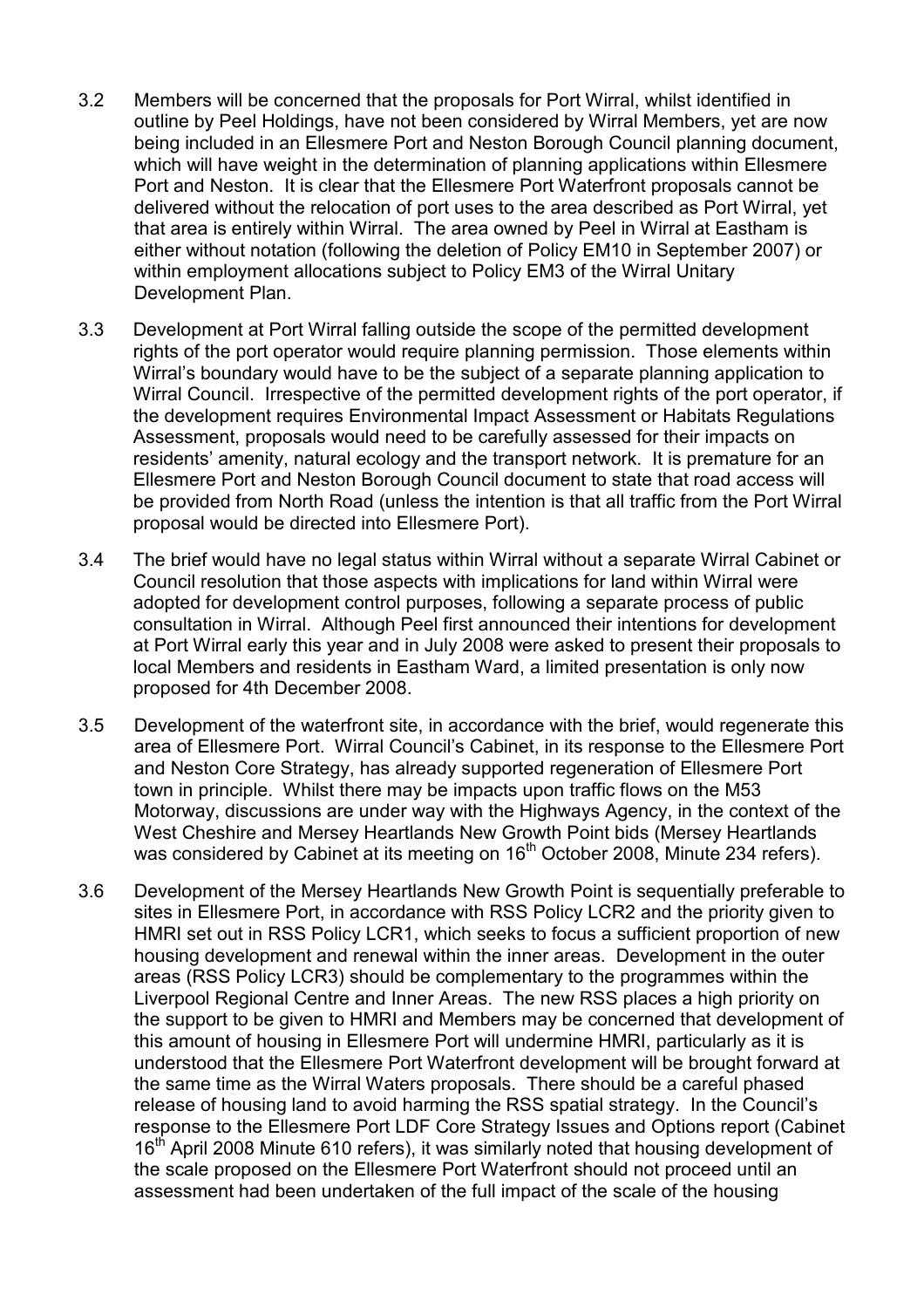proposed on housing markets and regeneration in the wider sub-region and shown not to impact adversely on the HMRI and Wirral Waters.

3.7 Policy LCR3 deals with the 'outer part' of the Liverpool City Region, which excludes Birkenhead and its hinterland, and the Borough of Ellesmere Port and Neston. Ellesmere Port falls within the West Cheshire – North East Wales sub-region, which has: '…close links with the outer areas…' and '…shares many of the issues and characteristics of these areas' (paragraph 11.14 of the RSS). The West Cheshire - North East Wales sub-region is covered by Policy LCR5, where the emphasis for Ellesmere Port is in support of regeneration projects which help to develop its reputation for hi-tech manufacturing and improving the image, quality of life and perception of Ellesmere Port. Whilst the regeneration of the Ellesmere Port Waterfront would improve the perception of Ellesmere Port, this should not be at the expense of regeneration in the Inner Areas of the Liverpool City Region.

## 4. Financial implications

4.1 There are no financial implications arising from this report.

## 5. Staffing implications

5.1 There are no implications arising directly from this report.

## 6. Equal Opportunities implications

6.1 There are no implications arising directly from this report.

#### 7. Community Safety implications

7.1 There are no implications arising directly from this report.

#### 8. Local Agenda 21 implications

8.1 Whilst there are no direct Local Agenda 21 implications arising directly from this report, development of Port Wirral may impact on the environment and quality of life of residents in Eastham Ward.

### 9. Planning implications

9.1 These are highlighted in the main text of the report.

#### 10. Anti-poverty implications

10.1 There are no implications arising directly from this report.

### 11. Human Rights implications

11.1 There are no implications arising directly from this report.

# 12. Social Inclusion implications

12.1 There are no implications arising directly from this report.